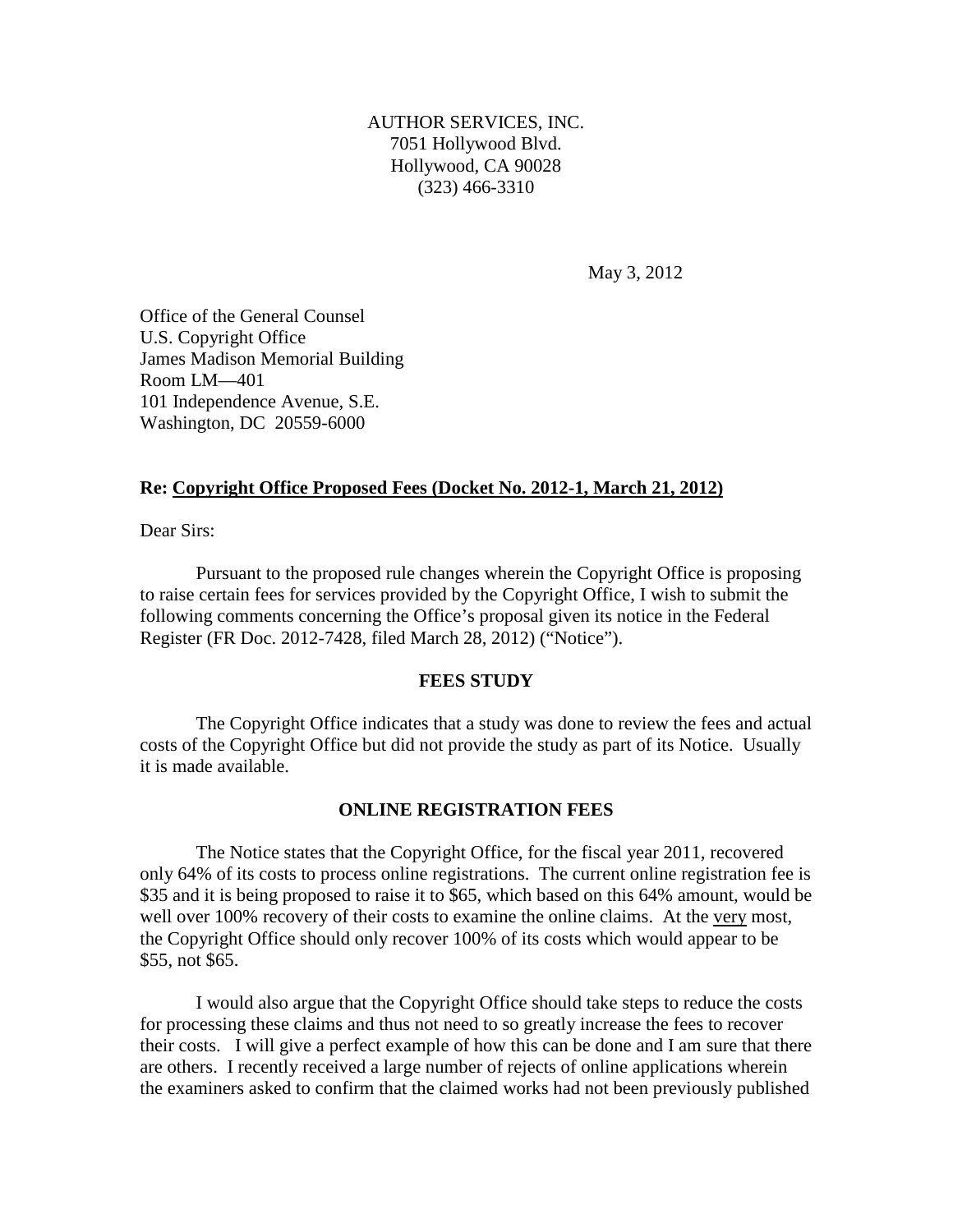nor registered. At first I was astonished that I would be asked this—isn't it clear after all on the application form. However, I compared the old Form TX where one clearly answers these questions to the online form where it is not so clear. Same with filing the published version of a previously registered unpublished work, this was on the Form TX but it is not on the online application.

I would also recommend that a survey be done internally of the examiners to find out what the common errors made by applicants are that then generate correspondence or time for the examiners to amend the applications. These common errors along with what to do about them could be posted on the Copyright Office for use by those making applications. This would avoid and/or reduce correspondence and examining times by the examiners and thus would reduce the costs of the Copyright Office for reviewing the applications.

#### **RENEWALS**

The current fees for the Form RE are \$115 and for the Form RE Addendum is \$245 for a cumulative registration fee of \$360. The Copyright Office is proposing to reduce these fees to \$100 for the Form RE and to \$100 for the Form RE Addendum for a cumulative registration fee of \$200—compared to a propose online registration fee of \$65. I support, for the reasons given below, the lowering of renewal fees but also feel that they be lowered even further.

 Traditionally the fees for the Form RE were always less or the same as the basic registration (or Form A, B, TX, etc.) and in speaking to a former head of the Renewals Section, the reasoning was that the renewal did not require very much time for examination. By way of example (and this is based on the limited available records I have), in 1965, the basic registration fee was \$6 and the renewal fee was \$4. In 1991, the fees were \$20 for both the basic registration and renewal. In about February 1999, the basic registration fee was raised to \$30 and the renewal fee was raised to \$45 (\$60 when filed with a Form RE Addendum). Effective July 1, 2002, the basic registration fee remained at \$30 but the Form RE fee was raised to \$60 and \$30 for an RE Addendum. Effective July 1, 2006, the basic registration fee was raised to \$45 and the fees for the Form RE was raised to \$75 and raised to \$220 for the RE Addendum. Then in 2008 the fees for the Form RE were raised to \$115 and raised to \$245 for the RE Addendum which made a cumulative fee of \$360.

The basis given in the Notice for current proposed fees of \$100 for the Form RE Addendum and \$100 for the Form RE, for a cumulative registration fee of \$200, is "renewal registration primarily serves those parties who need a certificate of registration for various commercial purposes."

The idea that those who would file a Renewal and Renewal Addendum would only have "various commercial purposes" omits a very major point. For works to be registered that were published between January 1, 1964 and December 31, 1977, the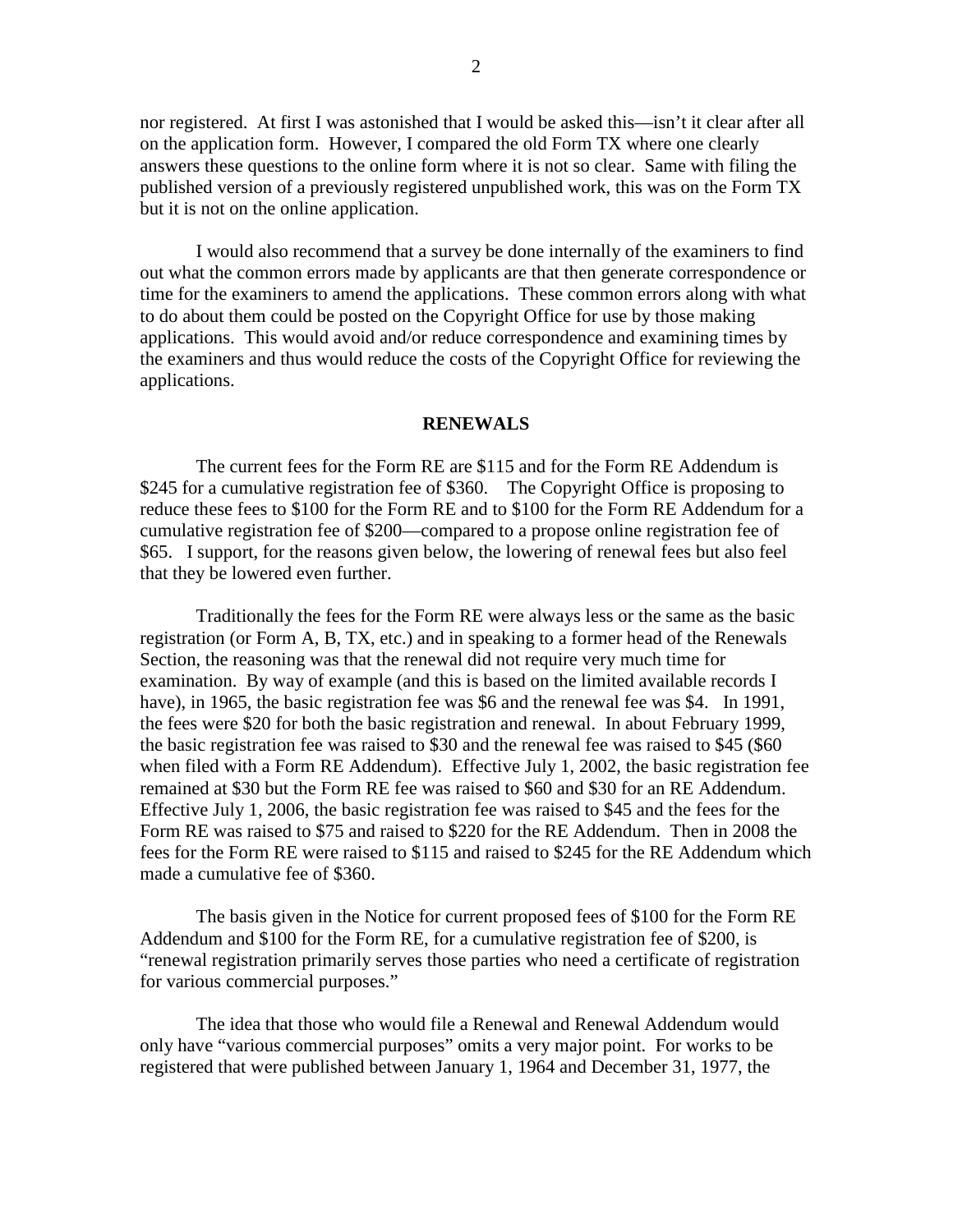Form RE Addendum and Form RE are the ONLY applications that can be used to obtain a basic copyright registration.

 Additionally, in October 2007, new Form RE and Form RE Addendum were put into effect and any earlier versions of these forms were made obsolete and no longer used. These new forms include expanded instructions so that applicants can fill them out with less errors and thus less examining time for the Copyright Office. The forms themselves were revised to provide more information and details which was meant to not only provide details of ownership and title to the public but also reduce the amount of time the staff of the Copyright Office were required to answer questions of the applicants and reduce the examination time because of additional information provided that earlier would have required correspondence. This should reduce the costs for examining these applications when submitted, it should be considered now, newly, to lower the fees.

 When used for a basic registration, the Form RE Addendum and Form RE are reviewed at the same time and by the same examiner which should be taken into account in cost analysis. For some reason they seem to be treated separately.

 As mentioned above, the Form RE, and possibly the Form RE with the RE Addendum, is the only form that can be used for works published between January 1, 1964 and December 31, 1977 wherein an author of an individual work published in a collective work can register and record his ownership in that individual work. There is no other mechanism for them to do so. The Second Circuit Court of Appeals has expressed the need for an individual author to register the copyright in their individual contribution in the Morris v. Business Concepts, Inc. case (*Morris v. Business Concepts, Inc.*, 259 F.3d 65, 59 U.S.P.Q.2d 1581 –  $2<sup>nd</sup>$  Cir. 2001). Having a very high renewal fee might preclude an author from protecting his copyright.

 The cumulative fees for renewals should be at the same level as the other basic registrations fees for works after January 1, 1978.

# **SUMMARY**

 We should be encouraging registration and recordation to ensure the authors of works are protected and can be located, this proposal to raise fees would seem to be going away from that and perhaps that should be reviewed/proposed as an alternate approach of Congress subsidizing the Copyright Office as it has in the past since there is a large public interest.

The Register of Copyright is permitted to set fees by regulation rather than by statute so long as a specific procedure is followed and one of the points of this procedure is: "3. The fees shall be fair and equitable and give due consideration to the objectives of the copyright system." (See pages 5 and 6 of the Copyright Cost Study and Fee Recommendations dated September 30, 2008).